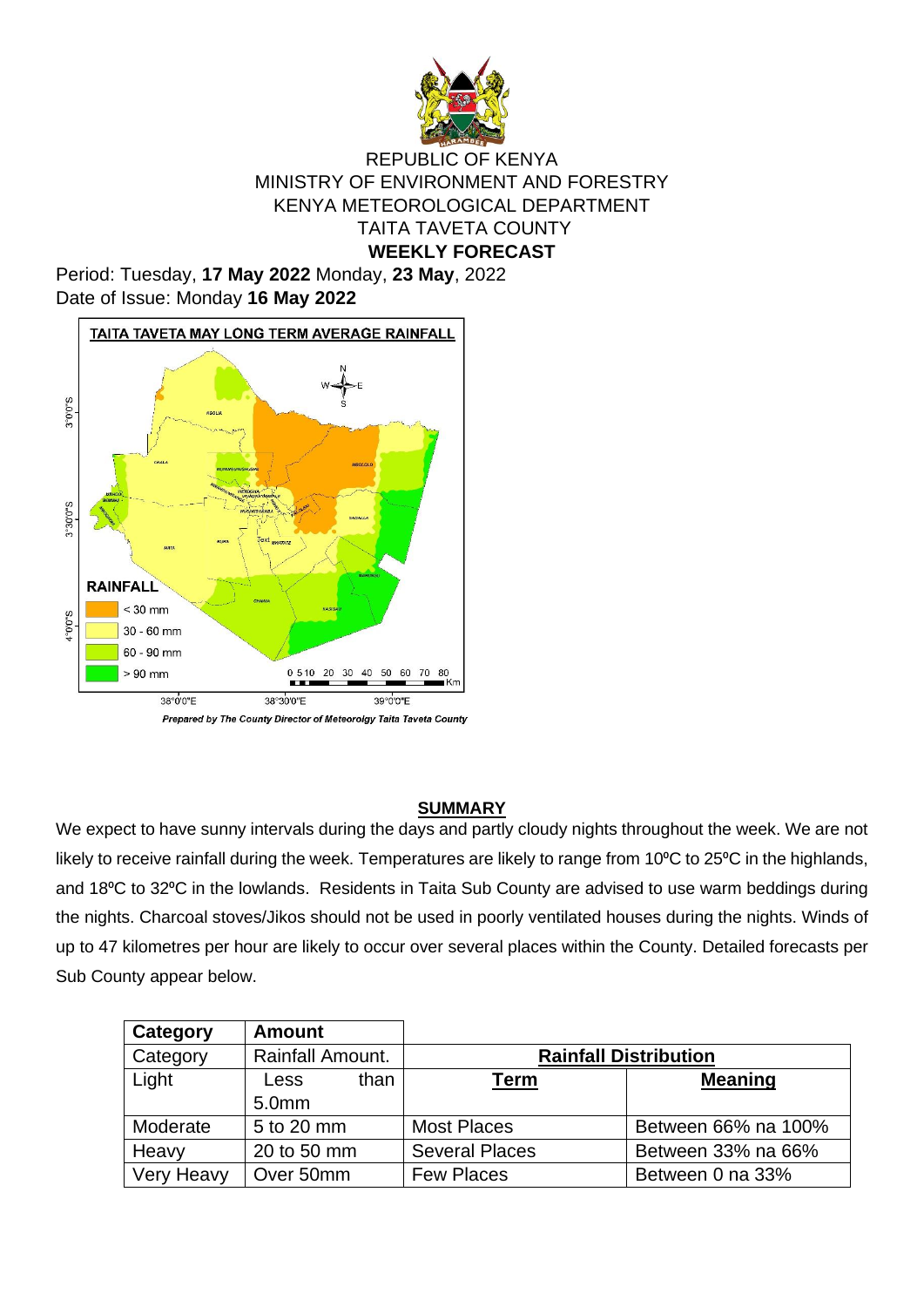# **TAITA SUB COUNTY**

|                                 | Tuesday        | Wednesday        | Thursday         | Friday         | Saturday        | Sunday           | Monday          |
|---------------------------------|----------------|------------------|------------------|----------------|-----------------|------------------|-----------------|
|                                 | 17/05/22       | 18/05/22         | 19/05/22         | 20/05/22       | 21/05/22        | 22/05/22         | 23/05/22        |
| Morning                         | Sunny          | Sunny            | Sunny            | Sunny          | Sunny           | Sunny            | Sunny           |
|                                 | Intervals      | <b>Intervals</b> | <b>Intervals</b> | Intervals      | Intervals       | <b>Intervals</b> | Intervals       |
| Afternoon                       | Sunny          | Sunny            | Sunny            | Sunny          | Sunny           | Sunny            | Sunny           |
|                                 | Intervals      | <b>Intervals</b> | Intervals        | Intervals      | Intervals       | <b>Intervals</b> | Intervals       |
| Night                           | Partly Cloudy  | Partly Cloudy    | Partly Cloudy    | Partly Cloudy  | Partly Cloudy   | Partly Cloudy    | Partly Cloudy   |
| Rainfall<br><b>Distribution</b> |                |                  |                  |                |                 |                  |                 |
| Max<br>Temperature              | $24^{\circ}$ C | $25^{\circ}$ C   | $25^{\circ}$ C   | $25^{\circ}$ C | $24^{\circ}$ C  | $25^{\circ}$ C   | $25^0C$         |
| Min<br>Temperature              | $11^{\circ}$ C | $10^{\circ}$ C   | $10^{\circ}$ C   | $10^{\circ}$ C | $11^{\circ}$ C  | $10^{\circ}$ C   | $10^{\circ}$ C  |
| Hazard                          | Winds between  | Winds between    | Winds between    | Winds $10 -$   | Winds $10 - 44$ | Winds $10 -$     | Winds $10 - 45$ |
|                                 | $11 - 40$ km/h | $10 - 38$ km/h   | $10 - 47$ km/h   | 45 km/h        | km/h            | 45 km/h          | km/h            |

## **MWATATE SUB COUNTY**

|                     | Tuesday             | Wednesday               | Thursday            | Friday                  | Saturday                | Sunday                  | Monday                  |
|---------------------|---------------------|-------------------------|---------------------|-------------------------|-------------------------|-------------------------|-------------------------|
|                     | 17/05/22            | 18/05/22                | 19/05/22            | 20/05/22                | 21/05/22                | 22/05/22                | 23/05/22                |
| Morning             | Sunny<br>Intervals  | Sunny<br>Intervals      | Sunny Intervals     | Sunny<br>Intervals      | Sunny<br>Intervals      | Sunny<br>Intervals      | Sunny<br>Intervals      |
| Afternoon           | Sunny<br>Intervals  | Sunny<br>Intervals      | Sunny Intervals     | Sunny<br>Intervals      | Sunny<br>Intervals      | Sunny<br>Intervals      | Sunny<br>Intervals      |
| Night               |                     |                         |                     |                         |                         |                         |                         |
|                     | Partly Cloudy       | Partly Cloudy           | Partly Cloudy       | Partly Cloudy           | Partly Cloudy           | Partly Cloudy           | Partly Cloudy           |
| Rainfall            |                     |                         |                     |                         |                         |                         |                         |
| <b>Distribution</b> |                     |                         |                     |                         |                         |                         |                         |
| Max                 |                     |                         |                     |                         |                         |                         |                         |
| Temperature         | $29^{\circ}$ C      | $30^{\circ}$ C          | $30^{\circ}$ C      | $30^{\circ}$ C          | $30^{\circ}$ C          | $31^{\circ}$ C          | $32^{\circ}$ C          |
| Min                 |                     |                         |                     |                         |                         |                         |                         |
| Temperature         | $19^{\circ}$ C      | $19^{\circ}$ C          | $19^{\circ}$ C      | $19^{\circ}$ C          | $20^{\circ}$ C          | $19^{\circ}$ C          | $19^{\circ}$ C          |
| Hazard              | Winds 06-38<br>km/h | Winds $07 - 35$<br>km/h | Winds $6 - 36$ km/h | Winds $06 - 36$<br>km/h | Winds $05 - 37$<br>km/h | Winds $07 - 36$<br>km/h | Winds $06 - 36$<br>km/h |